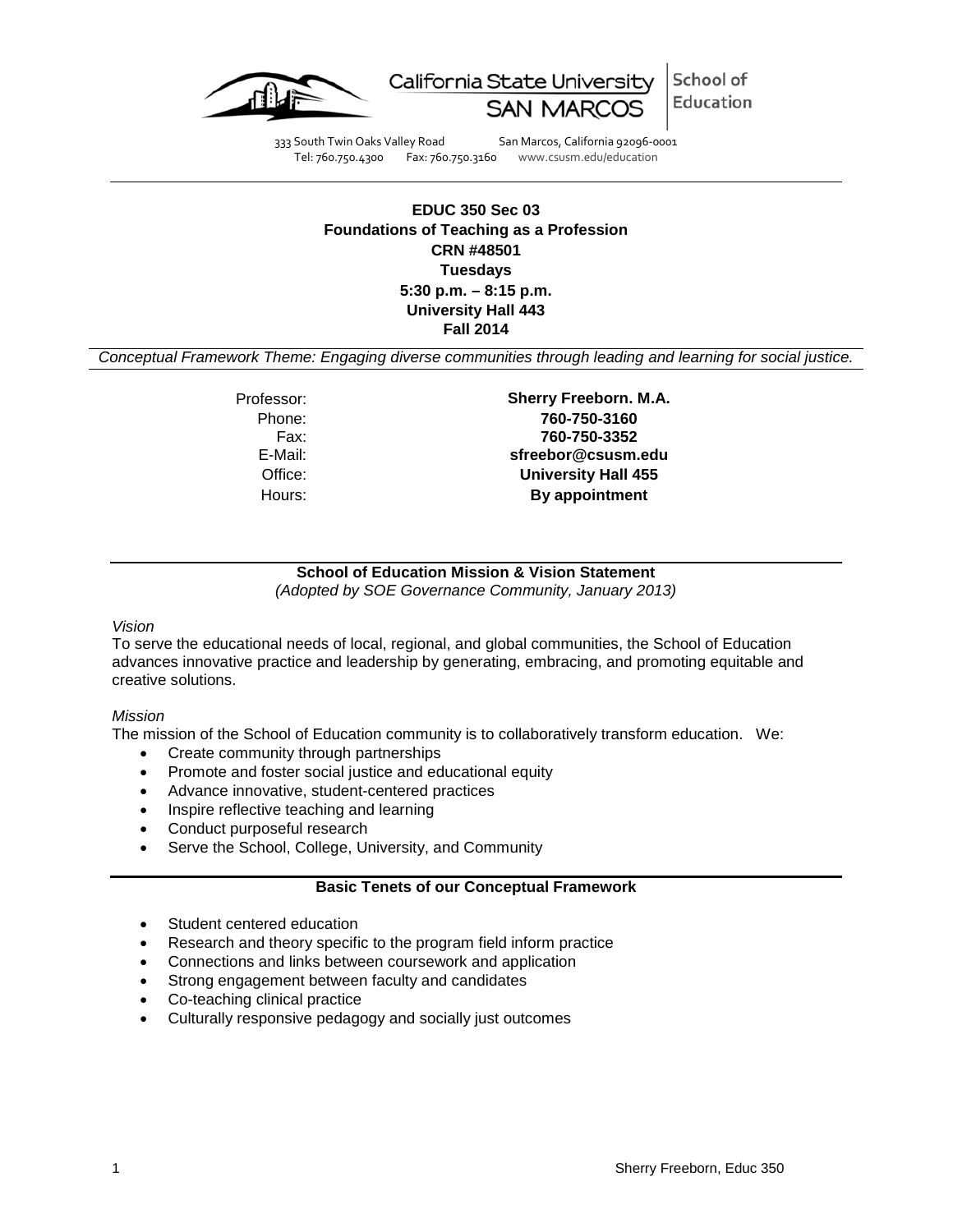## **COURSE DESCRIPTION**

Required for all credential candidates. An orientation to careers in K-12 education. Focuses on teaching and schooling from multiple perspectives, with an emphasis on current thinking and practices in public education in the U.S. Subjects from the sociological, philosophical, and historical foundations of education are addressed. Readings from the lives of teachers and interactions with local educators will assist students to understand the richness and the complexities of teaching as a career. Emphasizes the importance of education for all children in a diverse society. Intended for individuals interested in becoming teachers to understand the nature of formal education in the United States and to assess teaching as a career. *Participation in forty-five (45) hours of supervised fieldwork assignments in K-12 classroom settings.*

Freeborn: This course serves as an orientation to careers in elementary, middle and high school education. Upon completion of this course, teacher candidates should understand the nature of formalized education in the United States and be able to assess his or her interest in teaching as a career. Major topics include:

- Understanding the roles of schools in society
- Exploring philosophies and contemporary issues in education.
- Assessing the roles of teachers in schools.
- Understanding the qualifications and credentialing process for California teachers.
- Understanding and appreciating the student as an individual.
- Understanding factors affecting student achievement.
- Understanding critical issues in curriculum and instruction.
- Understanding infusion of special education in general education practices.
- Understanding the laws that influence teaching responsibilities.

### **Authorization to Teach English Learners:**

The Cal State San Marcos credential programs have been specifically designed to prepare teachers for the diversity of languages often encountered in California public school classrooms. The authorization to teach English learners is met through the infusion of content and experiences within the credential program, as well as additional coursework. Students successfully completing this program receive a credential with authorization to teach English learners.

(Approved by CCTC in SB 2042 Program Standards, August 2002)

### **Special Education Inclusion:**

Consistent with the intent to offer a seamless teaching credential in the School of Education, this course will introduce the collaborative infusion of special education competencies that reflect inclusive educational practices. Students will demonstrate a knowledge of laws and dispositions that relate to special education through a variety of activities such as the viewing and analysis of the video F.A.T. City and reading parts of *Creating an Inclusive School*.

## **GENERAL CONSIDERATIONS**

### **Students with Disabilities Requiring Reasonable Accommodations:**

Candidates with disabilities who require reasonable accommodations must be approved for services by providing appropriate and recent documentation to the Office of Disable Student Services (DSS). This office is located in Craven Hall 4300, and can be contacted by phone at (760) 750-4905, or TTY (760) 750-4909. Candidates authorized by DSS to receive reasonable accommodations should meet with their instructor during office hours or, in order to ensure confidentiality, in a more private setting.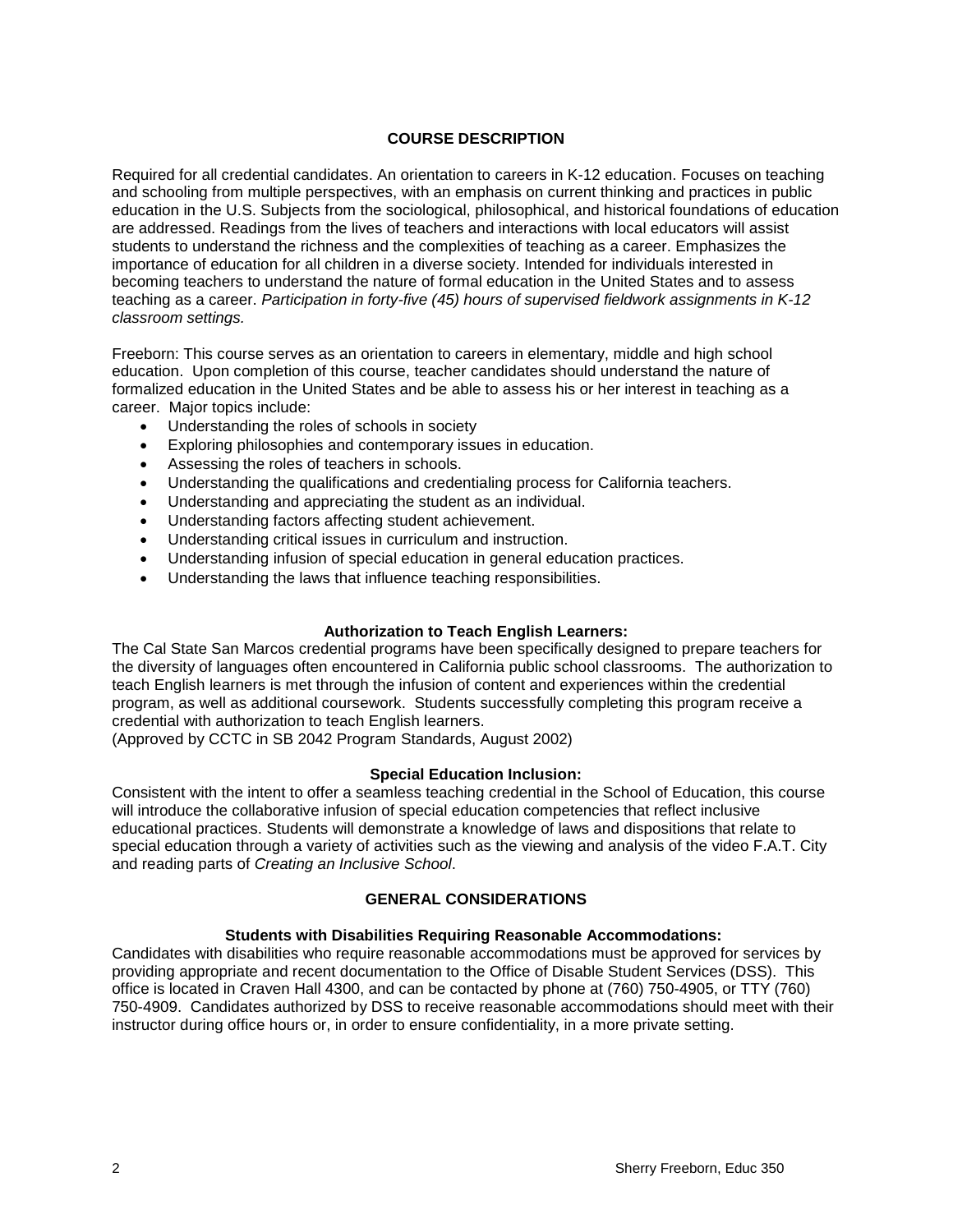#### **School of Education Attendance Policy**

Due to the dynamic and interactive nature of courses in the School of Education, all students are expected to attend all classes and participate actively. Absences and late arrivals/early departures will affect the final grade. A minimum grade of C+ is required in EDUC 350 to qualify as prerequisite for admission to the Cal State San Marcos teacher credential program. SOE attendance policy states, "At a minimum, students must attend 80% of class time, or s/he may not receive a passing grade for the course at the discretion of the instructor. Individual instructors may adopt more stringent attendance requirements." Should students have extenuating circumstances, please contact the instructor as soon as possible. In this section of EDUC 350, the following attendance policy will apply: One class session may be missed without penalty to your grade. Each additional missed session will drop your final grade by 1/3 grade point (A to A-, A- to B+, etc.). If you miss four or more class sessions, you will receive an F.

### **Credential Program Recommendations**

As one of several evaluation methods, EDUC 350 course instructors are asked for feedback concerning credential candidates who are applying for programs at Cal State San Marcos. Keep in mind that your professionalism and hard work in this class not only affect your course grade, but also indicate your readiness for a credential program.

#### **Fieldwork**

In addition to in-class work, assigned readings and projects, students will participate in forty-five (45) hours of supervised fieldwork assignments in a variety of public school settings. Details on the fieldwork are found on the Cougar Courses site. Documentation of these hours is required to receive a grade in EDUC 350. Cal State San Marcos students are expected to adhere to professional standards in their dress and behavior in the field. Required clearances (fingerprints, TB test) are the responsibility of the student. A letter of recommendation (usually from the classroom teacher where most of the fieldwork is done) is a requirement for admission to the Cal State San Marcos Teacher Credentialing programs.

#### **All University Writing Requirement**

Every course at the university must fulfill the university's writing requirement of at least 2,500 words. In EDUC 350, this is accomplished through the following written assignments: Teacher Interview, Philosophy Paper, Reading Logs, and The Outsider.

### **CSUSM Academic Honesty Policy**

Students will be expected to adhere to standards of academic honesty and integrity, as outlined in the Student Academic Honesty Policy. All written work and oral presentation assignments must be original work. All ideas/materials that are borrowed from other sources must have appropriate references to the original sources. Any quoted material should give credit to the source and be punctuated with quotation marks.

Students are responsible for honest completion of their work. There will be no tolerance for infractions. If you believe there has been an infraction by someone in the class, please bring it to the instructor's attention. The instructor reserves the right to discipline any student for academic dishonesty in accordance with the general rules and regulations of the university. Disciplinary action may include the lowering of grades and/or the assignment of a failing grade for an exam, assignment, or the class as a whole.

Incidents of Academic Dishonesty will be reported to the Dean of Students. Sanctions at the University level may include suspension or expulsion from the University.

#### **Plagiarism**

As a student and future educator, each student is expected to do his/her own work and to contribute equally to group projects and processes. Plagiarism or cheating is unacceptable under any circumstances. If you are in doubt about whether your work is paraphrased or plagiarized see the Plagiarism Prevention for Students website [http://library.csusm.edu/plagiarism/index.html.](http://library.csusm.edu/plagiarism/index.html) If there are questions about academic honesty, please consult the University catalog.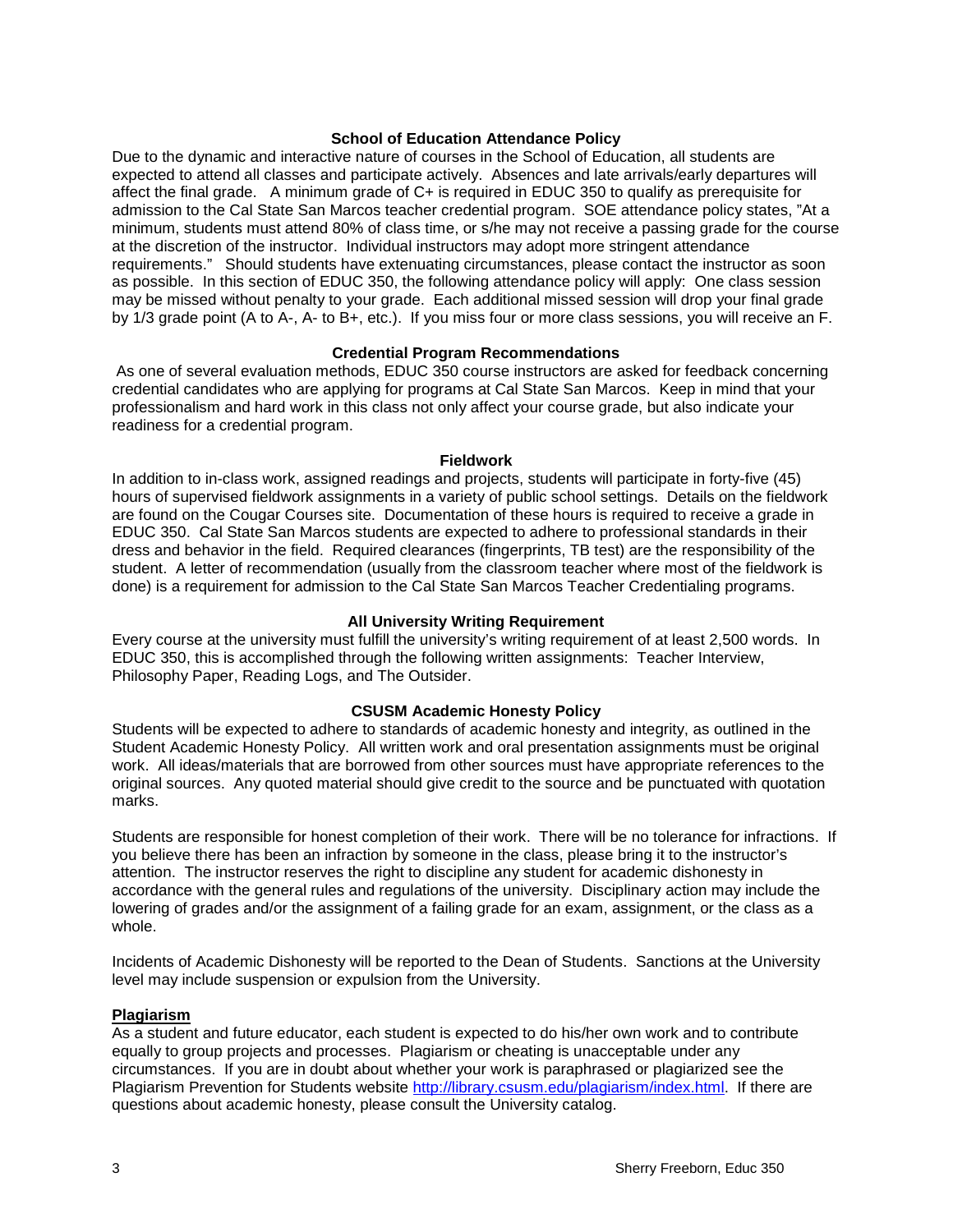## **Use of Technology**

Students are expected to demonstrate competency in the use of various forms of technology (i.e. word processing, electronic mail, Cougar Courses, use of the Internet, and/or multimedia presentations). Specific requirements for course assignments with regard to technology are at the discretion of the instructor. Keep a digital copy of all assignments for use in your teaching portfolio. All assignments will be submitted online. Details will be given in class.

### **Electronic Communication Protocol**

Electronic correspondence is a part of your professional interactions. If you need to contact the instructor, email is often the easiest way to do so. It is my intention to respond to all received emails in a timely manner. Please be reminded that email and online discussions are a very specific form of communication, with their own nuances and etiquette. For instance, electronic messages sent in all upper case (or lower case) letters, major typos, or slang, often communicate more than the sender originally intended. With that said, please be mindful of all email and online discussion messages you send to your colleagues, to faculty members in the School of Education, or to persons within the greater educational community. All electronic messages should be crafted with professionalism and care. Things to consider:

- Would I say in person what this electronic message specifically says?
- How could this message be misconstrued?
- Does this message represent my highest self?
- Am I sending this electronic message to avoid a face-to-face conversation?

In addition, if there is ever a concern with an electronic message sent to you, please talk with the author in person in order to correct any confusion.

## **Class Participation and Professionalism**

Students will engage in student-centered learning each class session, and will be expected to actively participate. As an assignment, you will self-evaluate your participation and professionalism in class. You will answer the following questions:

Do you participate in class discussions productively, sharing your knowledge and understandings? Do you interact productively with your peers, taking on a variety of roles (leader, follower, etc.)?

Do you contribute appropriately to group work—do you "do your share"?

Are you able to accept others' opinions?

Are you supportive of others' ideas?

Do you support your peers during their presentations?

Can you monitor and adjust your participation to allow for others' ideas as well as your own to be heard?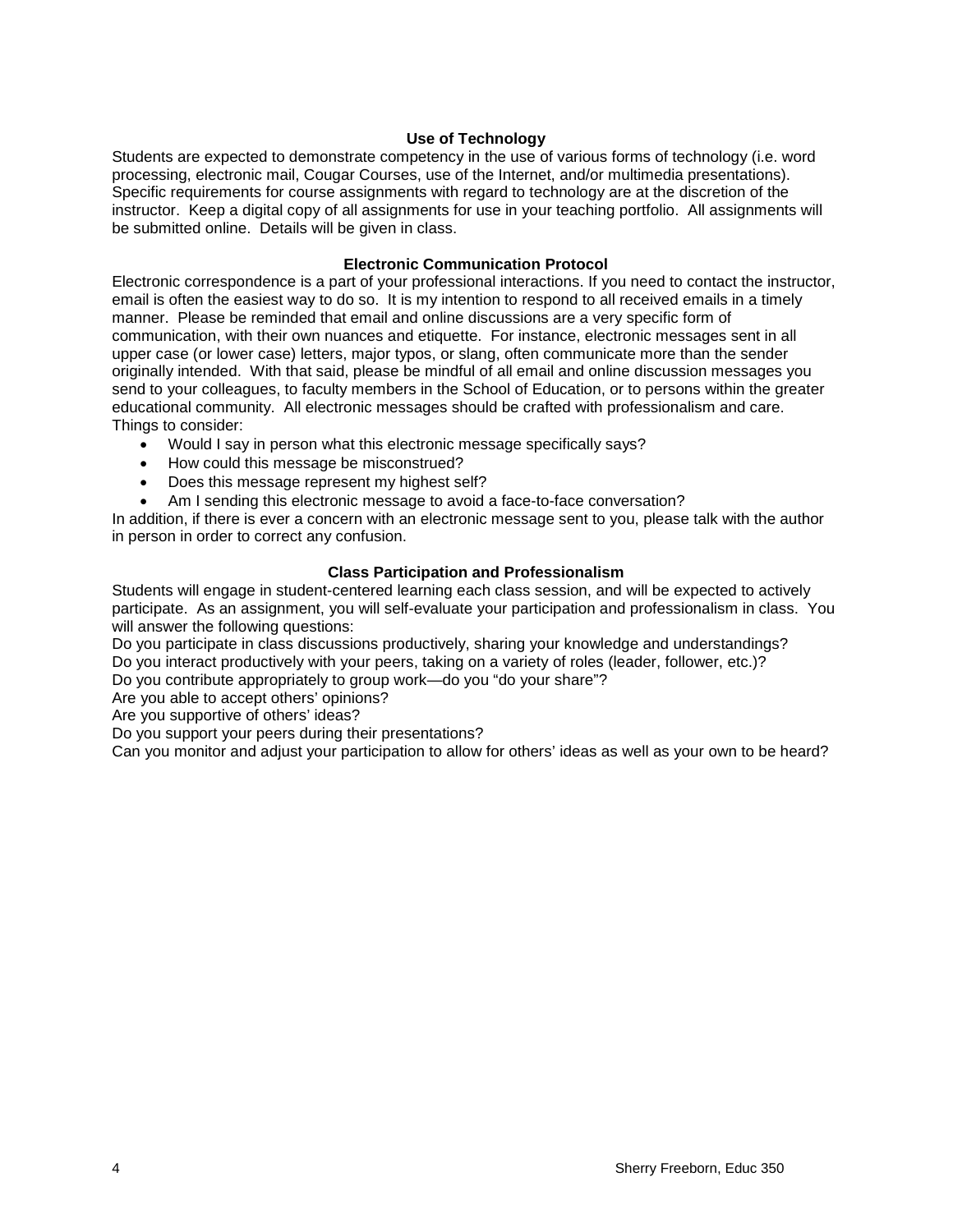### **COURSE REQUIREMENTS**

Teacher education is a professional preparation program. It is expected that students will come to class prepared to discuss the readings, submit required assignments, and participate in class activities. Students are expected to adhere to academic honesty and integrity, standards of dependability, confidentiality and writing achievement. Because it is important for teachers to be able to effectively communicate their ideas to students, parents, colleagues, and administrators, writing that is original, clear and error-free is a priority for the School of Education. It is expected that work will be turned in on time. Please discuss individual issues with the instructor. Points will be deducted if assignments are submitted late (10% penalty per day late; no credit will be awarded if the assignment is one week late).

### **Required Texts:**

Nieto, Sonia. (2006). *Why We Teach*. NY: Teachers College Press. ISBN 0807745936 Sadker, David Miller and Zittleman, Karen R., (2012) *Teachers, Schools, and Society, A Brief Introduction to Education (3rd ed.)* New York, NY, McGraw-Hill. ISBN 0-07-737837-0

Villa, R. A. and Thousand, J. S. (2005). *Creating an Inclusive School* (2nd ed.). Alexandria, VA: Association for

Supervision and Curriculum Development. , ISBN 0-87120-251-4

#### **Assignments and Grading:**

#### 1. Reading log 10 points and 10 points and 10 points are not been applied to the 10 points of the 10 points of the 10 points of the 10 points of the 10 points of the 10 points of the 10 points of the 10 points of the 10 po

The reading log provides an opportunity to reflect on learning about teaching through the assigned readings for each session. In the reading log, do not summarize. Instead, respond to the readings: agree, disagree, note specific ideas, etc. Entries should be at least one paragraph in length per week. Log entries for Tuesday's class must be submitted via the Cougar Courses site by the *prior Monday* at 11:55 PM. See the schedule for readings. The log will be graded holistically; you will either receive full credit or none. No credit will be given for late submissions of reading logs. In extraordinary circumstances, if you do not have access to Cougar Courses for a timely submission, you may email the log entry to me by Monday, at 11:55 PM at [sfreebor@csusm.edu.](mailto:mcdaniel@csusm.edu) Later, as soon as you re-establish Cougar Courses access, you will resubmit on Cougar Courses.

2. Current events in education (Clip of the Week) 1 point 1 point

Sign up for a date when you will be responsible for presenting an item from the week's news in K-12 education (5 minutes maximum). The item may be from television, radio, internet (e.g., www.edweek.org/), newspaper, or magazine, and may pertain to local, national, or international issues. You will summarize and present the importance of the news for your classmates. Be sure that you make a connection to future teachers in California if the news is from afar. After you present your current event, go to the Cougar Courses site and submit a one-sentence report as the "Current Events" assignment (the date, topic, and source of your report), so that you can receive credit. You must submit your report by December 2.

3. Nieto presentation

4 points

Present the salient points in your assigned chapters of *Why We Teach* by Sonia Nieto.

We will discuss the requirements and possibilities in class.

4. Interview of a teacher 10 points and the set of a teacher 10 points of a teacher 10 points of a teacher 10 points of a teacher 10 points of a teacher 10 points of a teacher 10 points of a teacher 10 points of a teacher

Details are below. The written report is due via the Cougar Courses site on Sept 15.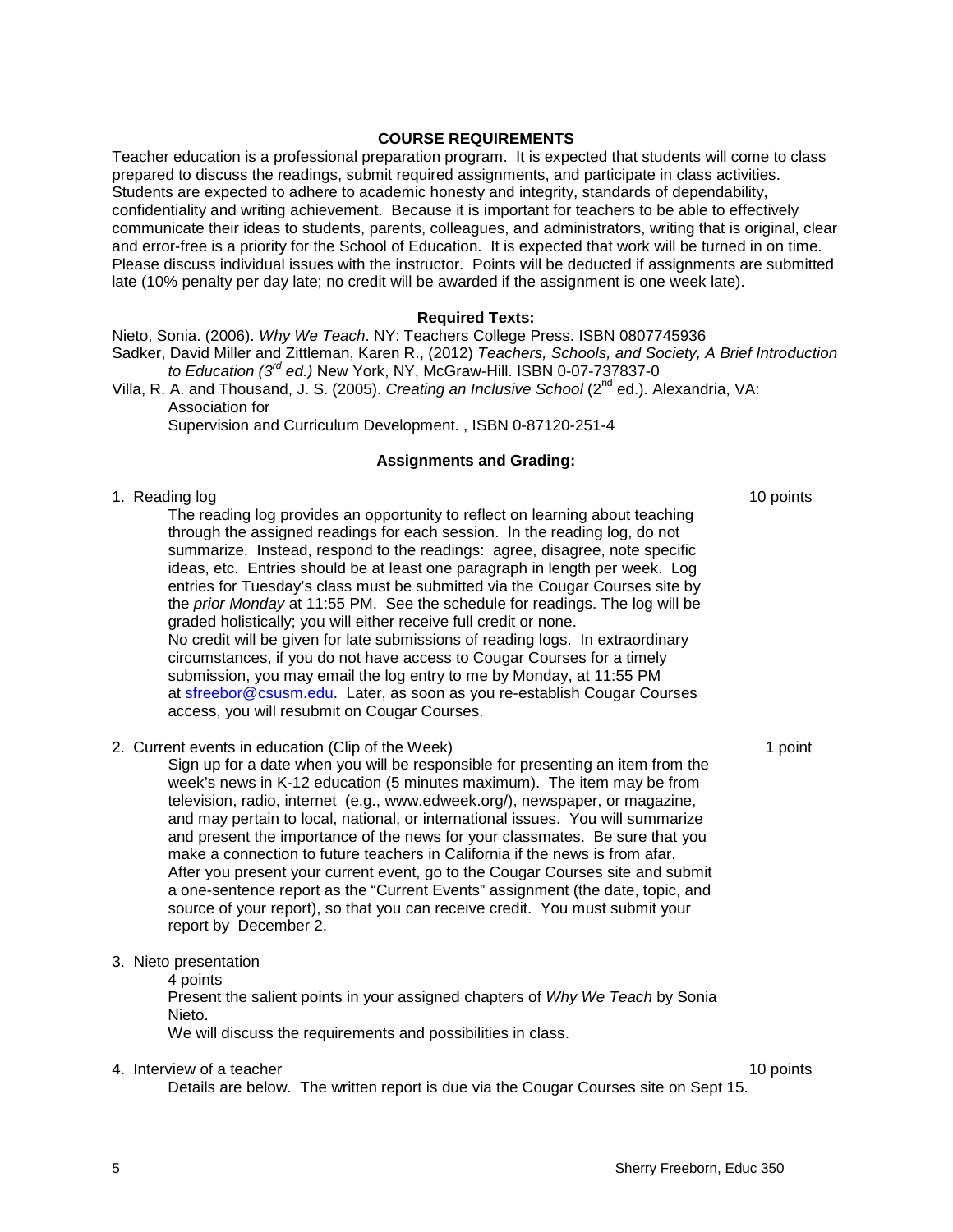| 5. The Outsider (Inclusion assignment)<br>Details are below. The written report is due via the Cougar Courses site on Nov.<br>3                                                                                                                                                                                                                                                                                                                                                                                                                                                                                                                                                                                                                                                | 10 points |
|--------------------------------------------------------------------------------------------------------------------------------------------------------------------------------------------------------------------------------------------------------------------------------------------------------------------------------------------------------------------------------------------------------------------------------------------------------------------------------------------------------------------------------------------------------------------------------------------------------------------------------------------------------------------------------------------------------------------------------------------------------------------------------|-----------|
| 6. Classroom observation reports<br>Using the classroom observation instrument provided online, write up five<br>observations in your field sites. The template is on the Cougar Courses site<br>under Fieldwork Instructions. You must submit one written observation from<br>each of these four types of school settings: Elementary, Middle, High, and<br>Special Setting; the fifth written observation is from any setting (your choice).<br>Submit these via the Cougar Courses site as instructed on October 6 and<br>November 17. Turn in your Classroom Observation Record (timesheet) and<br>Report Summary (distribution report) in class on November 18. If you do not<br>complete the classroom observations, you will receive a failing grade for<br>the course. | 20 points |
| 7. Contemporary issues research<br>Choose (1) an issue that interests you (from the topics given to you by the<br>instructor) and (2) one or two partners with whom to work. Research the issue<br>and prepare an oral report to share in class. The report should describe and<br>analyze the issue in approximately 15 minutes. You will present on November<br>18 and December 4. These dates could change if enrollment in the class<br>increases. When you present your research orally, provide a one-page<br>summary and a reference list for your classmates. Each partner must submit<br>the one-page summary to the Cougar Courses site to receive credit for this<br>assignment. The one-page handout is due to Cougar Courses on December 2.                       | 20 points |
| 8. Personal philosophy of schooling, learning, and teaching<br>Details are below. The written report is due via the Cougar Courses site on<br>December 2.                                                                                                                                                                                                                                                                                                                                                                                                                                                                                                                                                                                                                      | 15 points |
| 9. Participation<br>This course is designed for active learning during class sessions. In order for<br>this course to succeed for individuals and the group, students must come to<br>class prepared to discuss assigned readings/topics and to participate in class<br>activities. See details above in "Class Discussions and Participation." You will<br>submit a self-assessment on Cougar Courses by December 2 The instructor<br>will consider your self-assessment when assigning points for this assignment.                                                                                                                                                                                                                                                           | 10 points |

Grades will be determined by the total number of points earned (100 points possible):

| $A - = 90 - 93$ |
|-----------------|
| $B = 83 - 86$   |
| C+ = 77-79      |
| $C = 70-72$     |
| $F = 0.59$      |
|                 |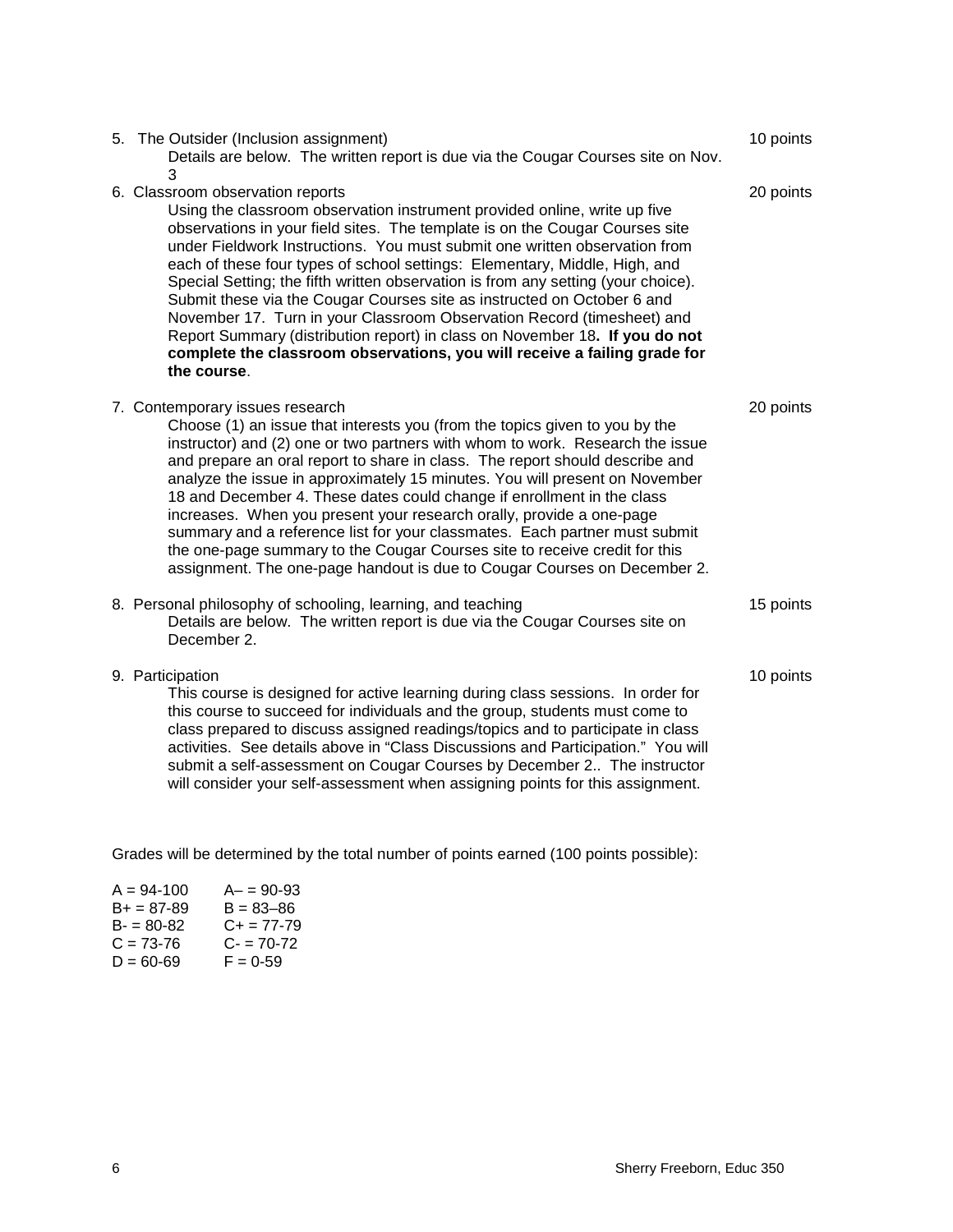#### **Assignment: Interview of a Teacher**

In this assignment, you will interview a teacher and write a summary (1,500-2,000 words) of what you learned from him or her. Your purpose is to render a sketch so that your reader may be able to envision the teacher as a person with a distinct philosophy and experience.

#### **Gathering information:**

Interview a current or retired teacher who has had at least 3 years of full–time experience in elementary, middle, or secondary school classrooms. Suggested questions are:

Why did the teacher choose to enter teaching? How attractive was the profession to prospective teachers at that time? What were the other career paths available; were any others seriously considered? Does the teacher have any regrets about becoming a teacher?

What professional education did the teacher have? How helpful was it in learning to teach? At what point did the teacher feel comfortable as a teacher?

What were/are the teacher's goals for the education of students? Have these goals changed over the years?

What career moves (school buildings, grade level, special students, subject matter, etc.) has the teacher made? To what extent were those moves voluntary? For current teachers, are further moves desired? If so, what are they, and why?

What have been the major joys and frustrations of teaching? What would help increase the joys and minimize the frustrations? On what issues does the teacher feel strongly about making changes in the way that schooling occurs now?

How did/does the teacher learn about his/her students' lives and needs? How similar are the backgrounds of the teacher and his/her students? What have been the teacher's experiences with "culture shock" in working with students from different backgrounds?

What are some favorite memories from the teacher's classroom? Does the teacher tend to remember individual students or activities, or are the memories more general?

What does the teacher think of current "hot issues" in education such as the California High School Exit Exam, the No Child Left Behind Act, and merit pay for teachers? How does the teacher take action to address new reforms that impact his/her classroom?

What is the teacher's metaphor for "teaching" or "teacher"? What are the main features of the teacher's approach toward teaching? What has the teacher learned from being a teacher?

#### **Analysis:**

After collecting your information, think about what you have learned about this teacher. Focus on a few themes that best characterize what you have heard. Do not try to be all-inclusive. *Protect your teacher's confidentiality by using a pseudonym and masking identifying details.*

In your analysis, incorporate what you have been learning about becoming and being a teacher. How does your teacher fit within the material addressed in your readings and in class? What issues are raised through your interview? What are the implications of your interview as you think about becoming a teacher? Be sure you include at least one reference to the readings/discussions we have in class.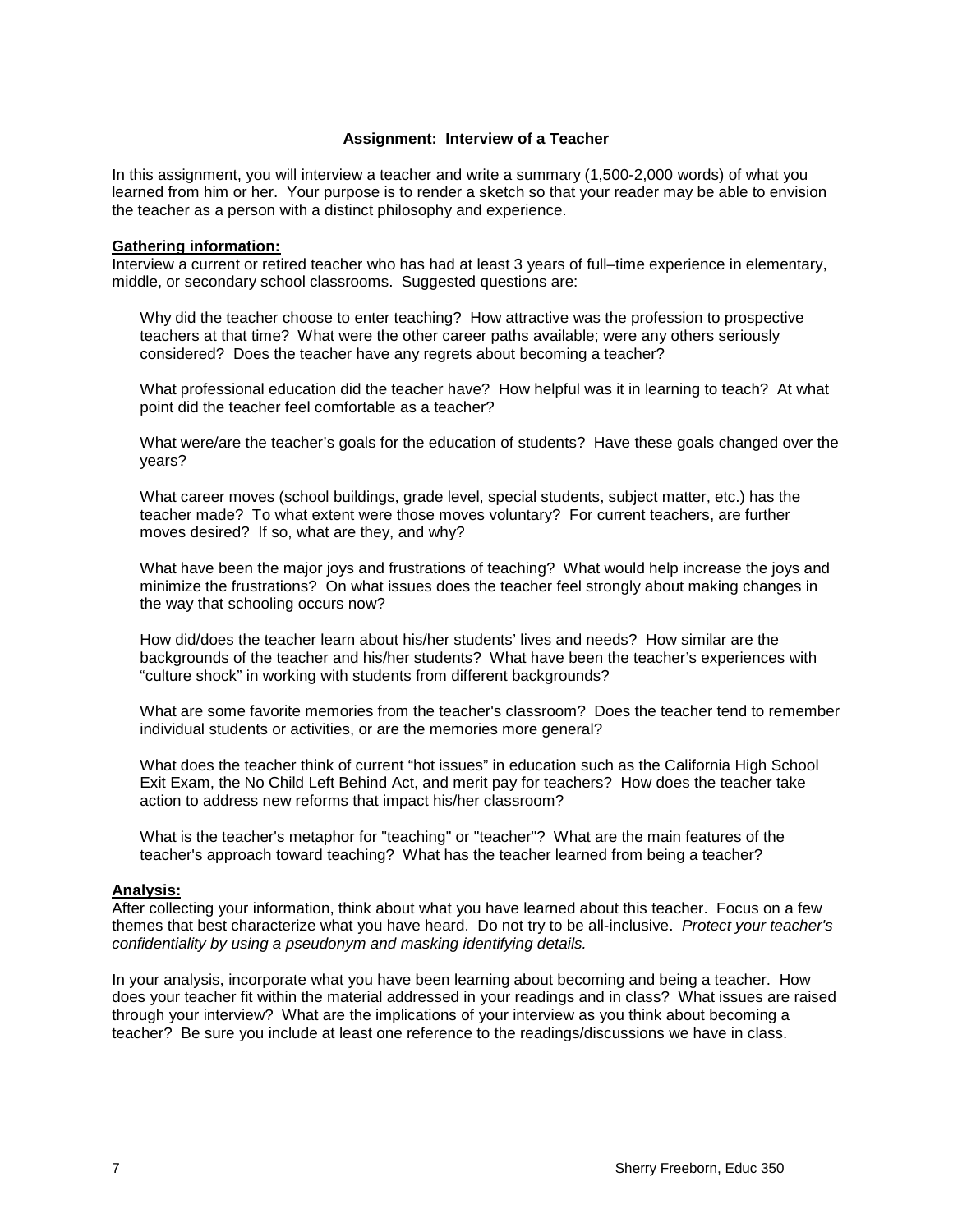### **Criteria for Evaluation:**

Exemplary papers are characterized by:

Completeness of description of the teacher's experiences and views Explanation of how the teacher interview relates to your thinking about teaching Integration of coursework (readings + discussions) into the analysis Correct grammar, syntax, and spelling

## **Assignment—The Outsider**

Many students with special needs come to view themselves as "outsiders" because they are labeled as different from the typical student. But most of us experienced some sense of being an outsider during our K-12 years. After reading chapters 1-2 in Villa/Thousand's *Creating an Inclusive School* and at least two of the *Voices of Inclusion*, write a reflective essay (1,000-1,500 words) in which you comment on your own (or a friend's) school experience in which you may have felt like an outsider. Reasons could include differences due to gender, religion, looks, beliefs/interests, family situation, academic ability, etc. Make at least one specific connection to the VT text. Consider the following questions:

What personal characteristics fostered your (or your friend's) feelings of being an outsider? How did you react to and cope with the situation

Did you share your experience with any teachers or other school personnel? Did any of them assist you?

What could school staff, parents or friends have done to help?

In what ways did this experience change you? Did you "learn" from this experience? How might this experience make you a more sensitive and effective teacher?

*Criteria for evaluation:* Exemplary papers are characterized by: Addressing the questions above in a thoughtful/analytical manner Integration of the Villa/Thousand text in the paper. Correct grammar, syntax, and spelling

## **Assignment: Philosophy of Schooling, Learning, and Teaching**

Write a paper (2,000-2,500 word) that explains your personal philosophy of schooling, learning and teaching. Follow the template below, and self-assess before you turn in the paper.

### **Paper Introduction**

Describe the level of schooling and subject field(s) you hope to teach. Name your philosophy (or combination of philosophies) as described by Grant & Gillette Ch 8. Explain why you are attracted to this philosophical stance. Is it due to your own schooling and/or background, what you've seen in schools since your own school days, the influence of particular persons, texts, other experiences with children/youth, etc.?

## **Nature of Schooling**

Describe what you believe is the purpose of schooling in a democracy.

How will you as a teacher help achieve these purposes?

Give at least one concrete example of how you will interact with your students in light of your beliefs.

## **Nature of the Learner**

Describe what you believe is the nature of the learner.

What are your thoughts about the students you will teach? What do they need from a teacher? Give at least one concrete example of how you will interact with your students in light of your beliefs.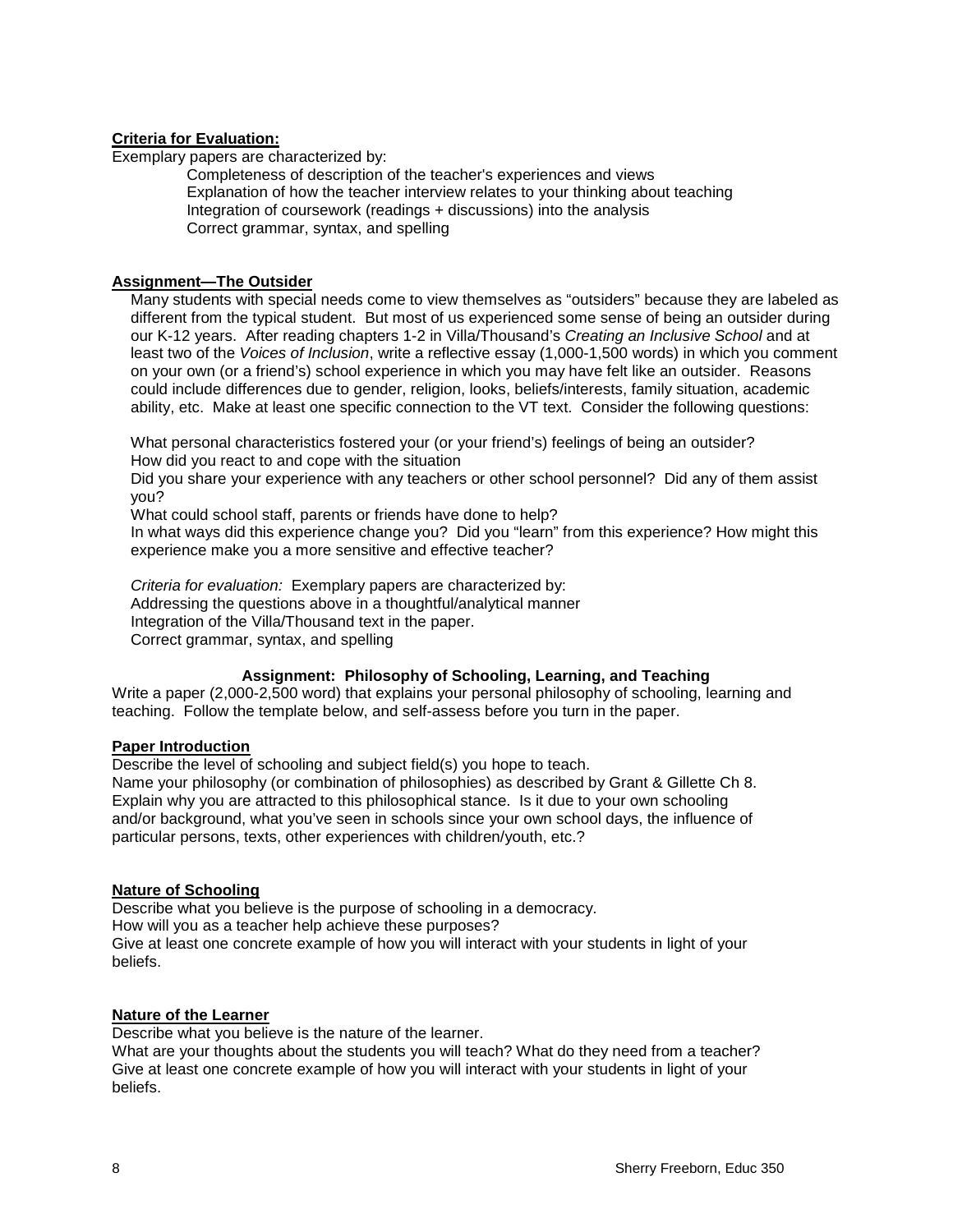### **Nature of the teaching/learning process**

Describe what you believe is the nature of the teaching/learning process?.

What do you believe counts as knowledge and how should it be presented?

How will you as a teacher use subject matter and other experiences to guide students toward meaningful learning activities?

Give at least one concrete example of how you will interact with your students in light of your beliefs.

## **Teacher dispositions and actions**

Describe what behavior (disposition/attitude & actions) you will exhibit in order to carry out your philosophical position.

Give at least one concrete example of how you will conduct yourself in light of your beliefs.

## **Conclusion**

Recap your philosophy. What are your outstanding questions/concerns/thoughts about becoming a teacher?

## **Criteria for Self- Assessment of Philosophy Paper**

Be sure to self-assess using the following criteria. Submit the self-assessment with your final draft of your philosophy paper (at least one "beefy" paragraph). These are the criteria that will be used to evaluate your philosophy paper.

Exemplary papers have the following characteristics:

### **Ideas:**

The paper is clear and focused. It holds the reader's attention. Relevant information and details enrich the central theme. Ideas are supported by research, practical knowledge and experience. Conclusions show insight.

### **Organization:**

The organizational structure enhances and showcases the central idea or theme of the paper. An inviting introduction draws the reader in; a satisfying conclusion leaves the reader with a sense of closure and resolution. Sequencing is logical and effective. Thoughtful transitions tie parts together. The paper flows so smoothly, the reader hardly thinks about it.

### **Connections:**

The paper includes multiple references to EDUC 350 class experiences (specific text selections, class discussions, fieldwork observations, assignments, current events, etc.).

**Voice:** 

The writer of this paper speaks directly to the reader in a manner that is individual, compelling, engaging, and has personality.

## **Sentence Fluency:**

The writing has an easy flow. Sentences enhance the meaning. Sentences vary in length and structure. The piece has purposeful and varied sentence beginnings.

### **Conventions:**

The writer demonstrates a good grasp of standard writing conventions. Spelling is generally correct. Punctuation is accurate. Grammar and usage are correct. Paragraphing tends to be sound. The piece needs very little additional editing.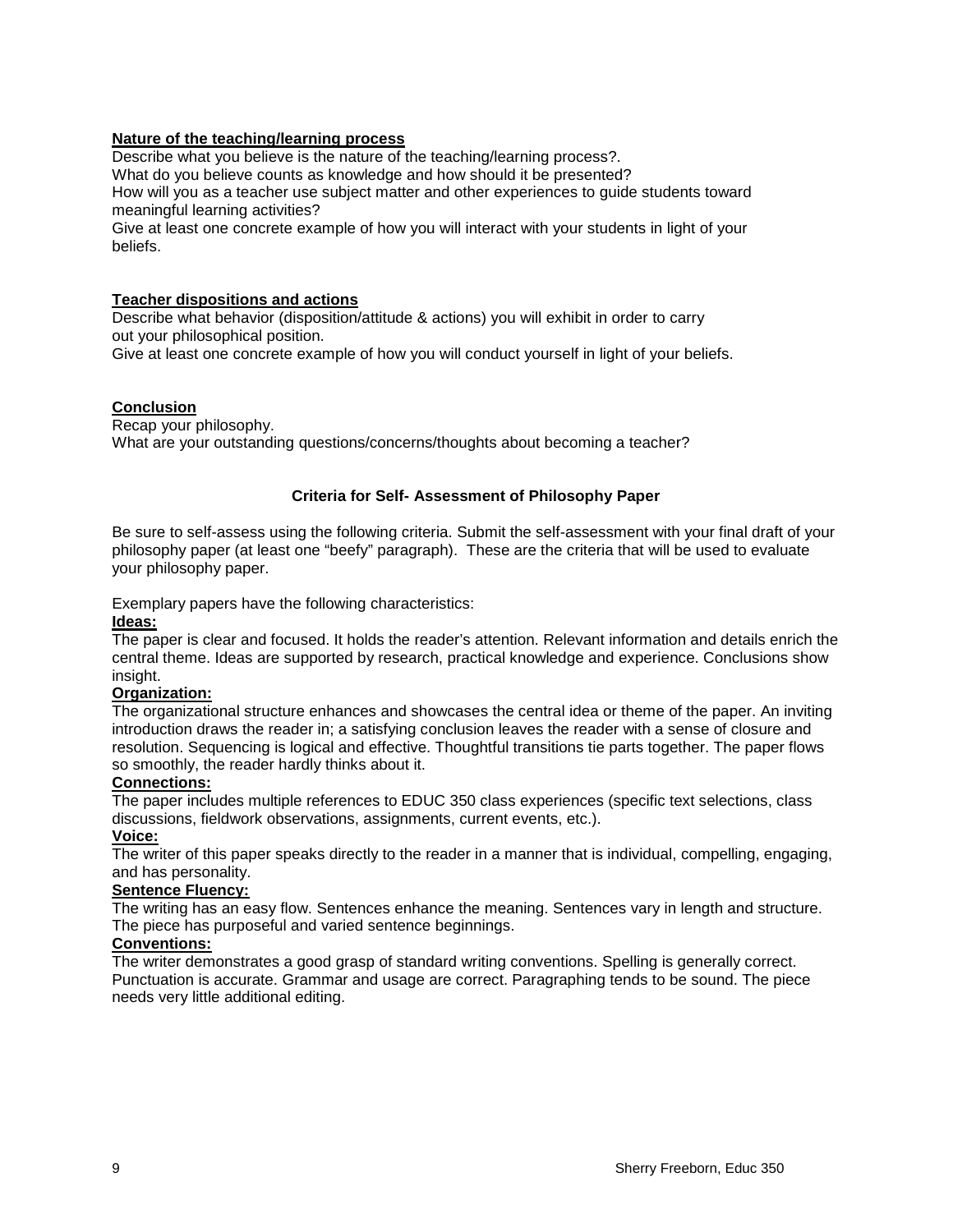# **SCHEDULE AS OF 8/26/14**

Schedule is subject to change at the discretion of the instructor

| Week           | <b>Class</b>                                                   | Details                                                                                                                                         | <b>Assignments</b>                                                                                     |
|----------------|----------------------------------------------------------------|-------------------------------------------------------------------------------------------------------------------------------------------------|--------------------------------------------------------------------------------------------------------|
|                | August 26<br>Course introduction.<br>Why teach?                | Read the field experience guidelines<br>and syllabus.<br>Bring questions with you August 26                                                     | <b>Access the Cougar Courses</b><br>website at<br>http://cc.csusm.edu/<br>Log 1 due Sept 1: TSS, Ch. 1 |
| $\overline{2}$ | September 2<br>Teaching as a<br>profession                     | Begin work on your teacher<br>interview.                                                                                                        | Log 2 due Sept 8: TSS, Ch. 9                                                                           |
| 3              | September 9<br>The purpose of school                           | Continue working on your teacher<br>interview.                                                                                                  | Log 3 due Sept 15: TSS, Ch. 6<br>Teacher interview due Sept 15                                         |
| $\overline{4}$ | September 16<br>Philosophical<br>perspectives                  | Bring the results of your "What is<br>Your EP?" survey<br>Waiver requests for field experience<br>hours must be turned in during class<br>today | Log 4 due Sept 22: TSS Ch. 2                                                                           |
| 5              | September 23<br>How we learn                                   | <b>Bring Nieto (skimmed)</b>                                                                                                                    | Log 5 due Sept 29: TSS Ch. 5<br>Write 3 questions based on<br>reading for Teacher Panel                |
| 6              | September 30<br>Multicultural history of<br>American education | Bring Nieto (mostly done)<br>Guests: Experienced teachers                                                                                       | Log 6 due Sept 29: TSS, Ch.<br>11<br>Observations 1 & 2 due Oct 6                                      |
| $\overline{7}$ | October 7<br>The lives and work of<br>effective teachers       | Bring Nieto (done)                                                                                                                              | Log 7 due Oct 6: VT Ch. 1 and<br>2 and TSS, Ch. 4                                                      |
| 8              | October 14<br>Student life and<br>inclusion                    | <b>Bring Nieto</b>                                                                                                                              | Log 8 due Oct 13:Ch. 8<br>Prepare 3 questions for school<br>administrator                              |
| 9              | October 21<br>Law and Ethics                                   | Guest: School administrator                                                                                                                     | LOG 9 DUE OCT 20: TSS, CH.<br>10<br>THE OUTSIDER DUE OCT 20                                            |